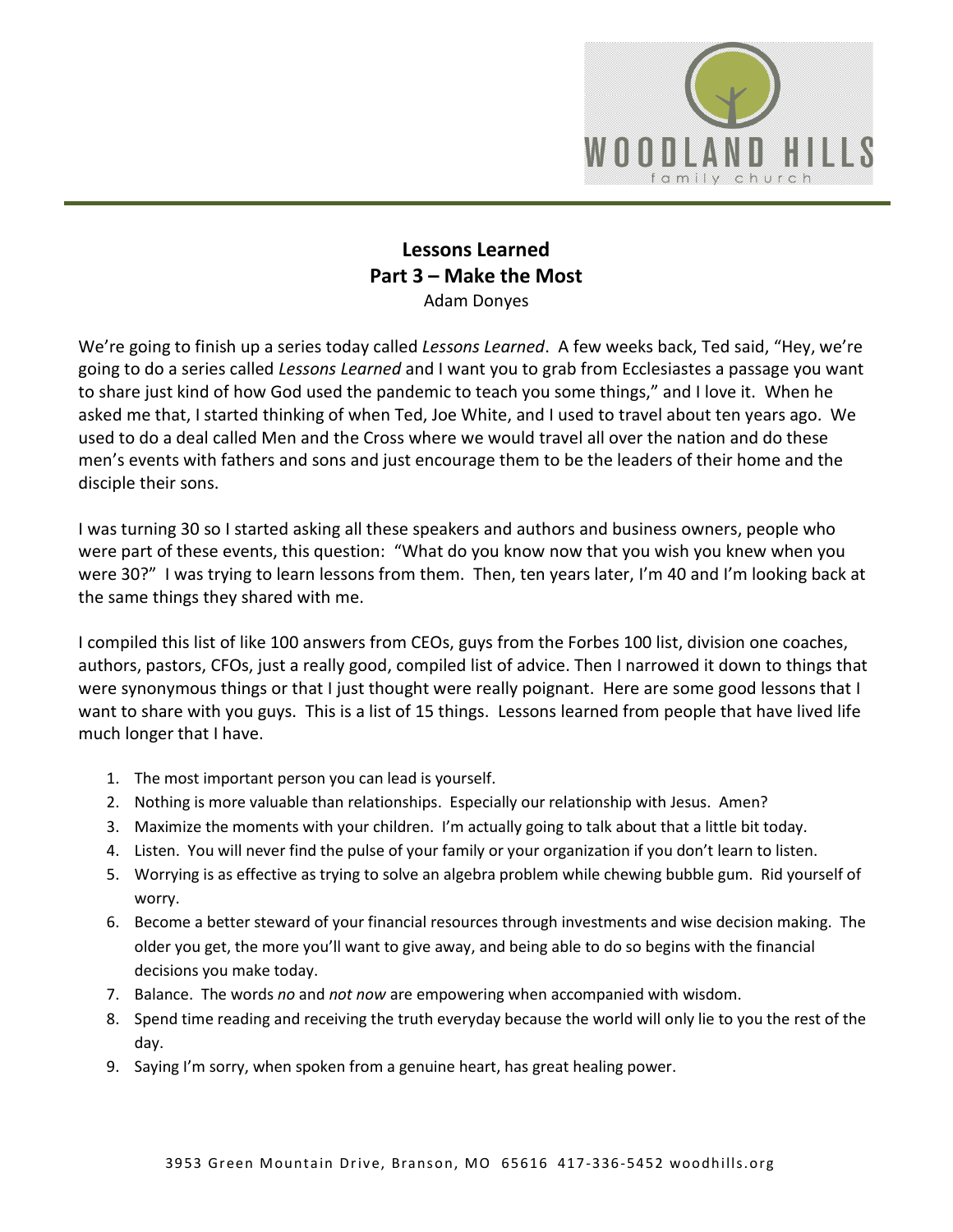- 10. Character should always trump talent. This was ten years ago, so don't think this has anything to do with today.
- 11. Retreat and rest. If ships don't come back to a harbor, they'll eventually sink. You guys have seen those motivational posts that just say, "Ships weren't made for the harbor." You're right; they were meant to sail, but if they don't eventually come back to the harbor… If we don't come and retreat and rest at Jesus' feet and we're going all week… If we don't come here and retreat and rest, we'll eventually sink.
- 12. Don't stop learning; you are not as smart as you think you are.
- 13. Learn to value patience. We have a lot of those opportunities with roundabouts in this town, don't we? You're likely to learn more while you wait.
- 14. Time management, without it, time will control you.
- 15. Develop authentic and deep relationships with men and women who will sharpen you and see through you.

Those were some really good lessons applied for me in the last decade, and they've held true and they still hold true as I go into this next decade of living.

Today's title is *Make the Most*. I'm keenly aware of everything that is going on in our culture and everything that is going on around us. And the worry and the anxiety and all that stuff that is filling this place today and our online viewers as well. I'll be honest, I can go there. I got this amazing text from a friend this week that I have to share with your guys. It is so powerful on the heels of the week we've just been through as a country. Here's the text:

*Don't feel sorry for or fear for your kids because the world they're going to grow up in is not exactly what it was for you. God created them and called them for the exact moment in time that they are in. Their life wasn't a coincidence or an accident. Raise them up to know the power they walk in as children of God. Train them up in the authority of his Word. Teach them to walk in faith knowing that God is in control. Empower them to know that they can change the world. Don't teach them to be fearful and disheartened by the state of the world, but hopeful that they can do something about it.* 

*Every person in all of history has been placed in the time that they were in because of God's sovereign plan. He knew Daniel could handle the lion's den. He knew David could handle Goliath. He knew Esther could handle Haman. He knew Peter could handle persecution. He knows that your child can handle whatever challenge they face in their life. He created them specifically for it.* 

*Don't be scared for your children but be honored that God chose you to parent the generation that is facing the biggest challenges of our lifetime. Rise up to the challenge. Raise Daniels, Davids, Esthers, and Peters. God isn't scratching his head wondering what he's going to do with the mess of a world. He has an army he is raising up to drive back the darkness and make Him known all over the earth. Don't let your fear steal the greatness God placed on them. I know it's hard to imagine them as anything besides our sweet little babies, and we just want to protect them from anything that could ever be hard on them, but they were born for such a time as this.*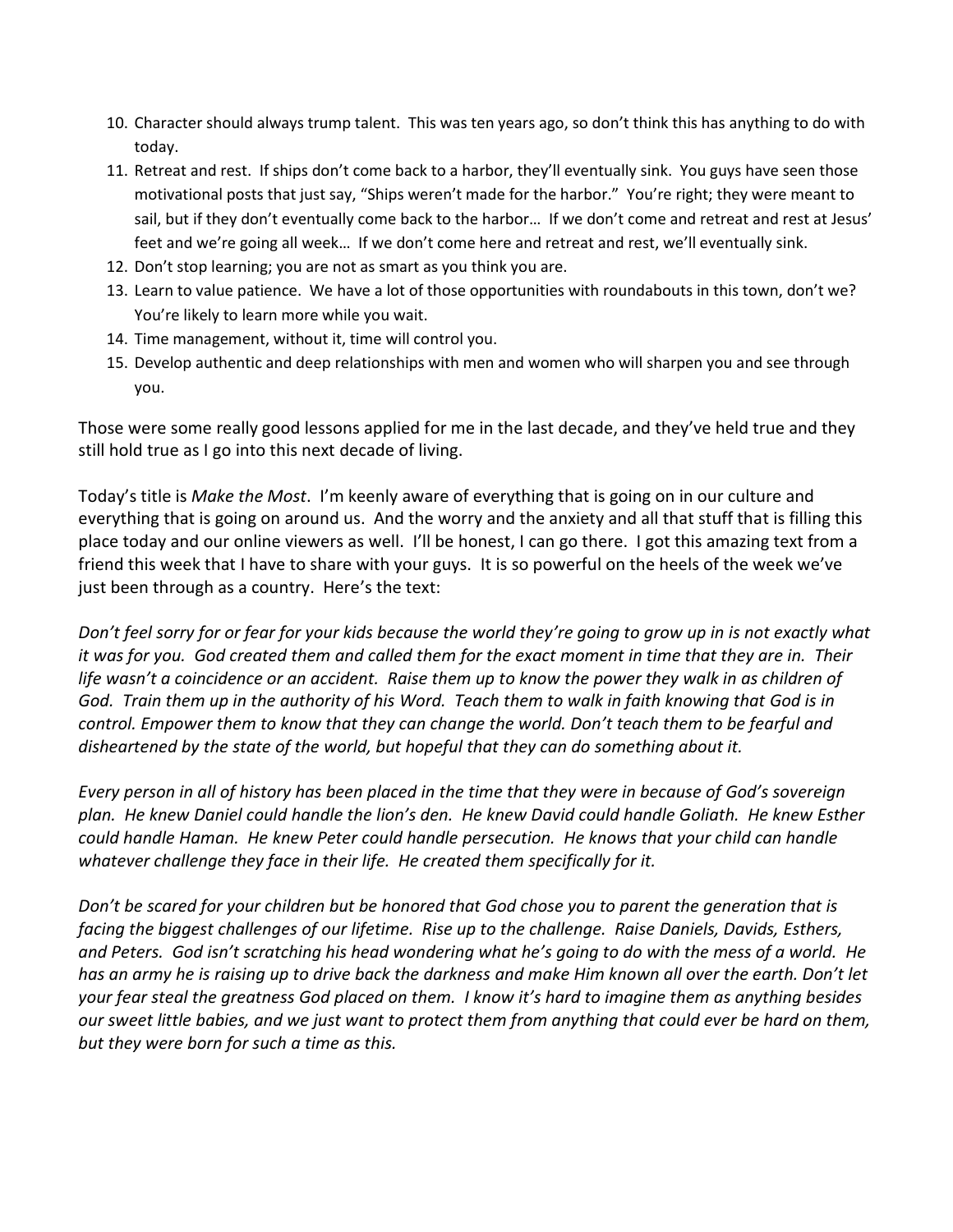Amen? So, we've been going through these lessons learned. I think we like to take quotes and attribute them to more popular people we know of at the time so it sounds more credible, but this was not a Tim Tebow quote, contrary to what people try to say. This was actually from Ralph Abernathy, who is an activist and a Christian. He said this: *"I don't know what the future may hold, but I know who holds the future."* I think in that reality, we can find great solace. I know the world is crazy, but it has never not been crazy. You think it was easy to be a Christian in Rome, post Jesus' days? And God is going to use everything and anything to get our heart and he is in control. He has never not been on the throne. He is still on the throne and he will continually be on the throne.

How many of you know who this is a picture of? Do we have any Vietnam war vets in the room today? Did anybody in here serve in Vietnam? Thank you so much for your service. This is actually Admiral James Stockdale. James Stockdale was actually a VP candidate with Ross Perot a few years back. Before that, he served in Vietnam. He was one of the most recognized and accredited naval officers of our time. He has about every award and purple heart and medal of honor you can imagine. He is highly revered in naval circles.

Admiral Stockdale was shot down on September 9, 1965 in Vietnam where he would be a prisoner of war for the next seven and a half years. While he was a prisoner, the Vietnamese would try to use him as propaganda. When he knew this was about to happen, he would beat his face up so badly or he cut himself or mar himself so that he couldn't be used for their agenda. He was very brave.

Jim Collins, who wrote the book, *Good to Great*, which I just finished reading, interviewed Admiral Stockdale a few years ago and asked him why he survived prison camp and so many other people didn't. He said it was a difference of this: "So many people that I was a prisoner of war with would say, 'Hey, we're going to get out by Christmas.' And then they would say, 'We're going to get out by Easter.' And then Easter would come and they still wouldn't be out and then they would say, 'We're going to get out by thanksgiving.' And then thanksgiving would come and they still wouldn't be out. And then it would be Christmas again and they would die of a broken heart. They would lose hope.

So, when Jim Collins interviewed him, he came to develop what is known as the Stockdale Paradox of what he was explaining of why he was able to survive seven and a half years in a prison camp and why so many other people that were with him were not able to survive. His focus was different. So, this is, in essence, what the Stockdale Paradox was.

This is very important lesson. You must never confuse faith that you will prevail in the end, which you can never afford to lose, with the discipline to confront the most brutal facts of your current reality whatever they might be.

We're doing this with the Corona Virus and the pandemic and politics. "It's going to be done by Christmas." "Everything is going to be back to normal by Easter." "Everything is going to be back to normal by the summer." And when it gets there and it's not, we just stay more anxious and more fearful. God just wants us to live in the moment. Admiral Stockdale would tell you he went through seven and a half years of H-E double hockey sticks because he lived in the moment.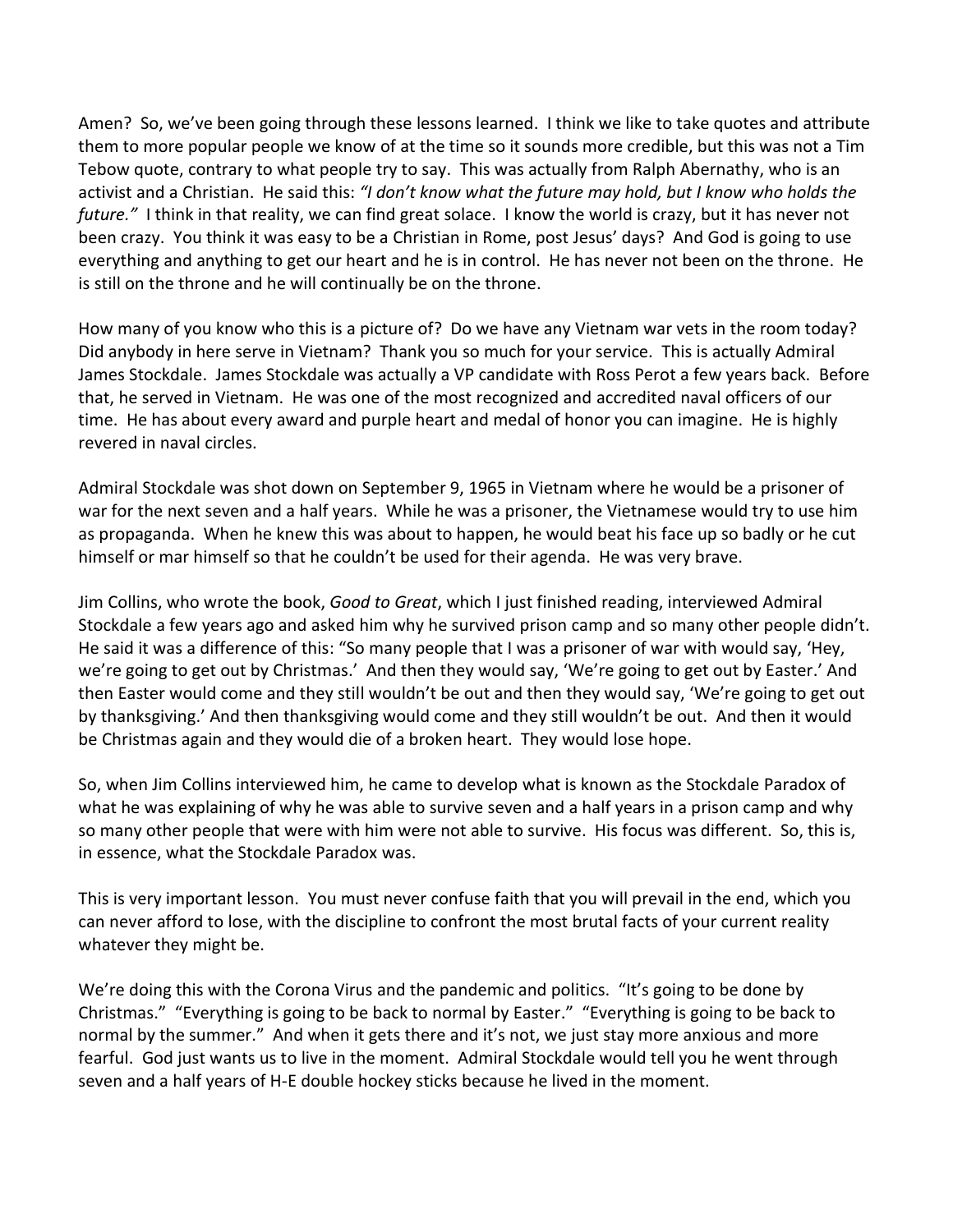He realized he had faith that he was going to get through it, but he was also willing to confront the facts and live there in faith rather than if this just gets here, if this just gets here… God hasn't promised you and me tomorrow. I don't know that I'm going to wake up tomorrow. I might. He promised me today. That's why it's called the present; it's a gift of today. He has given all of you and me today. We get to live in today. You don't need to worry about tomorrow. We don't need to worry about what's on the horizon.

Yes, I think we should be planners. Do you know how to get God to laugh? Tell him your plans. Do you know the biggest joke of 2020? It was a day planner. How did that work for you? That was the biggest waste of money any of us had last year. We just need to realize we can maximize today, we have this moment. That's why the title of this final part of the series is *Make the Most* of the moments God gives you.

.

Do any of you know what this number is? Any guesses. That's a record. 100,825, 272,852–1. Does anybody know what that record is? Do you want to take a stab at it? That's death. That's approximately how many people have lived. When I asked Katie this when we were setting out notes up before the services, she goes, COVID deaths? Katie, you've been watching too much CNN, girl. That's definitely not the COVID deaths. That's approximately how many people have lived on earth and died.

So, what's the one? Come on, you're in charge. What's the one? Jesus. Thank you, that's the one – it's Jesus. He's the only one that has defeated death. So, not to be a pessimist, but every single one of you in here is going to die. Unless Jesus comes back, which please Lord Jesus come back. But every one of us in here is going to die. But what's great about that one is if all of us are going to die – and death is inevitable, it's knocking on all of our doors – the sting of death is gone. Jesus has taken it. He tasted the sting of death so that you and I don't have to.

But if this is a reality, if this is death's record and we all know it, what are we living for? Are we living for 401ks, are we living for a big house, are we living for to accumulate materials? Billy Graham say he's never seen this in his entire life and neither have I (a picture of a hearse pulling a U-Haul trailer). I haven't seen that, have you?

Can you imagine walking to the pearly gates, seeing Jesus at the throne of God, and you're like, "Hold on Jesus, let me get all my stuff out of my U-Haul real quick." I've never seen it and it's crazy that so much of our worry and so much or our anxiety and so much of what's going on is really protecting our money and our resources and our taxes and everything else. You ain't taking it with you. Naked you came into this world and naked you're going home. That's what the scripture says. You ain't bringing anything with you. But your body will be glorified, so be encouraged.

How about this number? What about this cash number - \$86,400? Does anybody know? If I gave you \$86,400 when you woke up and I said, "This is yours, but whatever you don't spend by the end of the day does not carry over. You're not going to get it back. You don't get to invest it. What ever you spend is yours and whatever you don't spend all comes back to me. But when you wake up tomorrow morning, I'm going to write you another check of \$86,400 and whatever you choose to spend, you get to spend. And whatever you don't spend, I get back."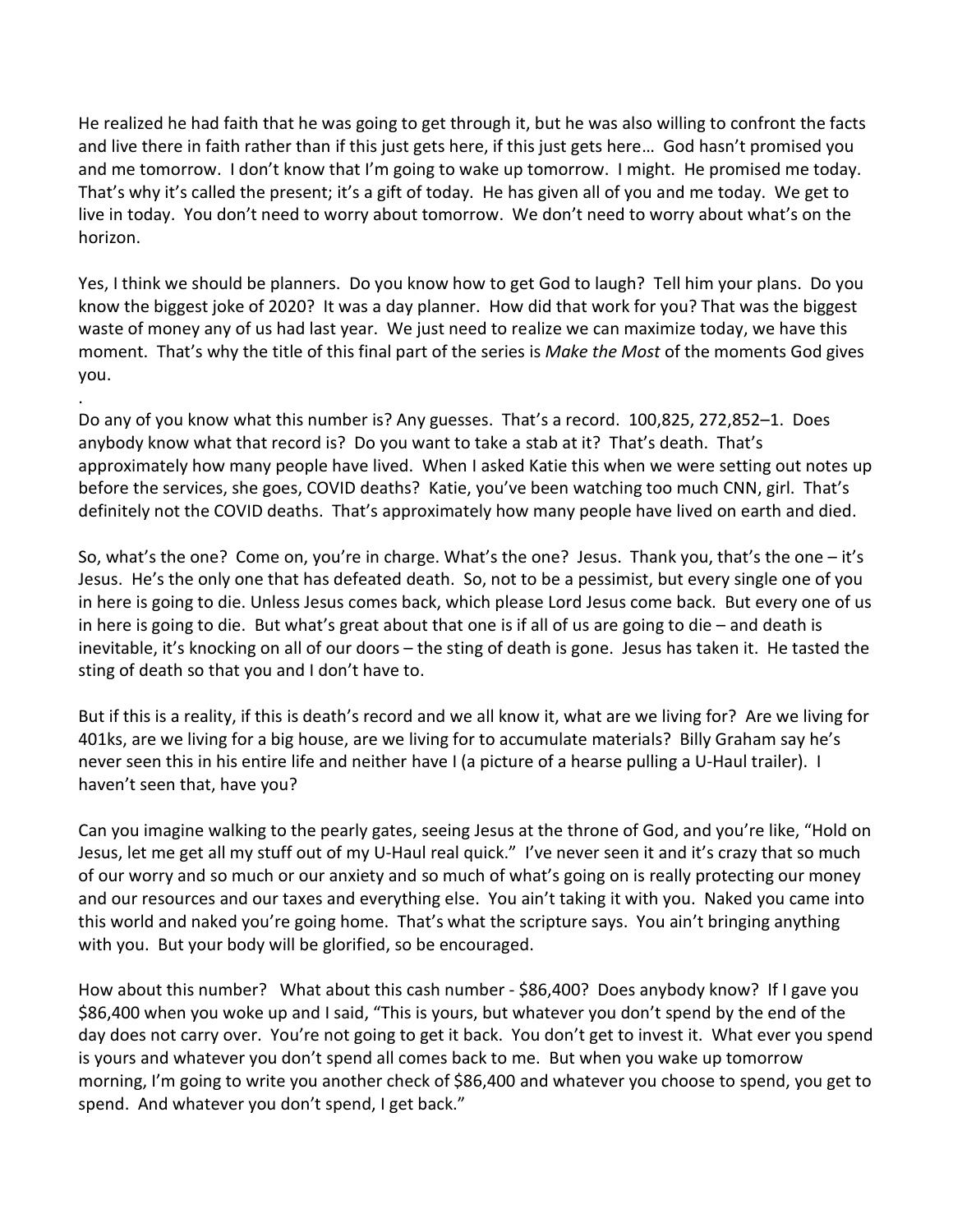Every single one of you knuckleheads in here would spend every last penny of that \$86,400. Can I get an amen? You ain't giving me anything back. There's no way.

That number, 86,400, represents seconds in a day. Every single one of you in here has 86,400 seconds every single day. The hourglass turns over, time starts going. The next day, you don't get any of those seconds back. You don't get any of those moments back.

So, when Ted asked me what Corona has done for me, what is the lesson I've learned, it's moments. I go, go, go. I don't sit still very well at all. The family got to go to Disney World before Christmas break. We were down there, and my wife was videoing stuff. She showed me a video of myself and I was astounded. I leave them in the dust all the time on accident. We've got to hit Thunder Mountain, we've got to hit Space Mountain, we got to hit Splash Mountain. I'm just bing, bing, bing. I just go fast. I don't sit still very well. I don't speak very slowly either. I'm just wired that way.

But Corona slowed me down a ton. And what God taught in that lesson, in this season is to maximize the moments with my two boys. Maximize those moments with my wife. Sit in this season. Sit in this moment. It was like a beautiful sabbatical that I didn't know I needed. Everything slowed down for me and I was just sitting in the moments with my kids and my wife and God was teaching me, "I give you those moments all the time, even when things are normal in our world and there isn't a pandemic, and you miss them all the time. But guess what? I have so much grace and so much love for you I'm going to keep giving you moments every single day."

And he gives them to every single one of you. He gives you moments. Every single day, he is giving you moments. He's giving you moments at the restaurant with your waiter or waitress. He gives you moments at Target or Walmart when you go through the checkout stand and there is someone you can encourage. He gives you moments with your spouse. He given you moments with your grandkids. He gives you moments with your kids. He gives you moments with your peers and co-workers. He given you moments every single day and we get so distracted and we miss these moments. And we don't get the opportunity to walk into them because of our phones or football games or different things and we miss them.

Ted and I have been walking with a married couple through some things, and Ted has been teaching me a lot. He showed me this thing on the Gottman Institute. The Gottman Institute talks about "bid for connection." All day long, spouses make bids for connection. For example, I could be watching a football game and my wife could want to come show me something from one the Instagram follower girls, trendy ladies that she follows on Instagram. And in that moment, she's making a bid for connection. I can ignore that bid for connection and keep watching the football game or I can hit mute on the football game, turn to her and engage in that bid for connection at that moment. That's a moment God has given me with my spouse.

Do you know what's crazy? The Gottman Institute says marriages don't fail because of infidelity and money as much as they fail from disconnection. That's because over time, spouses keep missing those bids for connection. And your spouses are giving you a bid for connection all the time.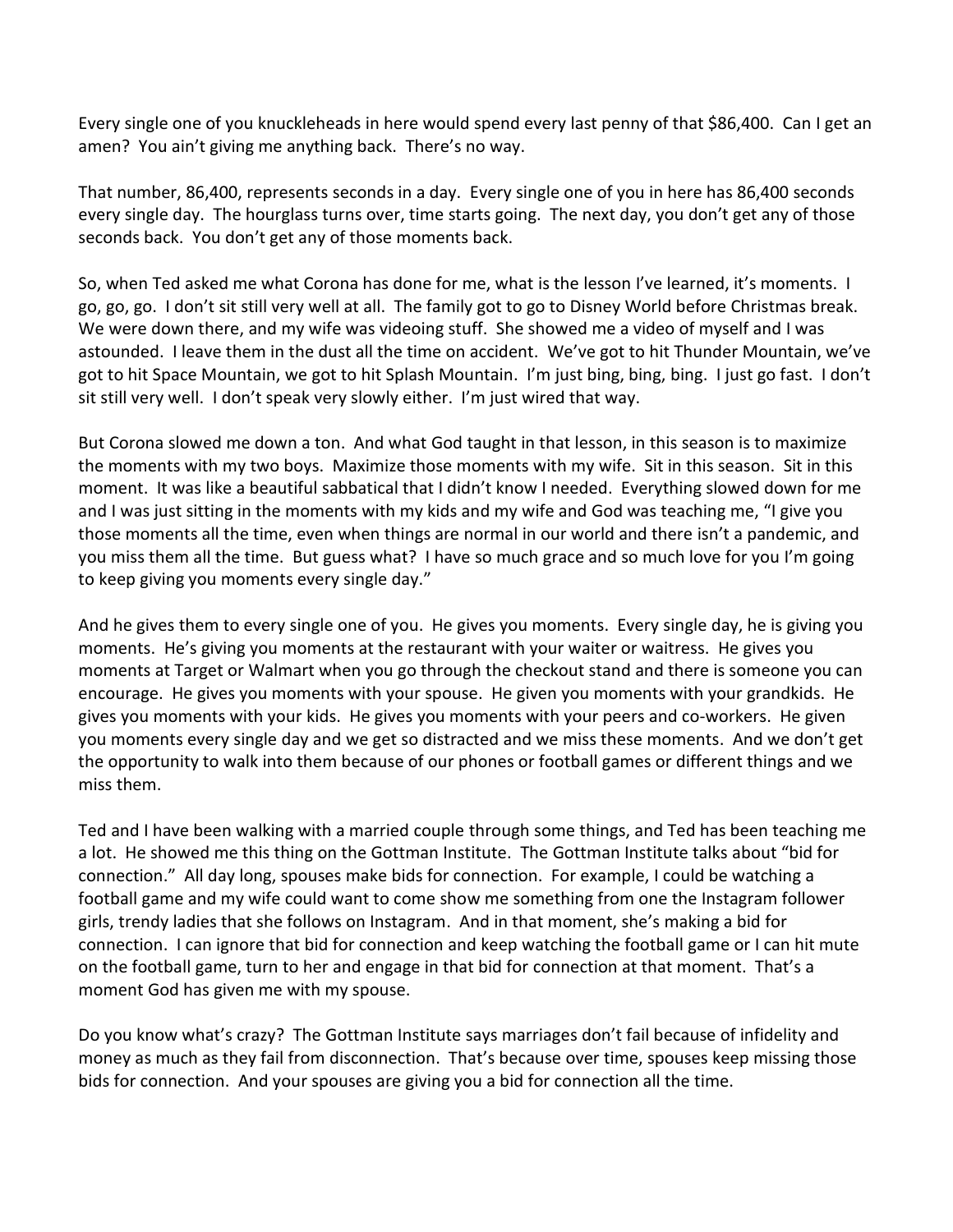"Hey, sweetie, can I tell you how work went today?"

"Uh, maybe later; I'm busy right now."

"You're busy doing what?"

"Uh, you know, the football game is on."

So, you miss these bids for connection. I call them moments, these divine moments that God gives us throughout the day.

About a week ago, I was checking out at Walmart. Sweet John is a retired war vet. He's semi-retired because obviously he's not fully retired if he's working at Walmart. He's checking me out and the guy in front of him was grumpy. I thought, *You know what? God has given me a moment right now to speak life and love into John's life. That's a moment. Now, I could be like most of us that go through the check stand and look at my phone the whole time and completely miss a moment God has for me with Mr. John at Walmart. But you know what? God, this is a moment*.

So, we got into a good conversation. I encouraged him, I loved on him. He had a smile on his face when I left. It was a great interaction. All of the sudden his demeanor changed. Now I could have chosen not to walk in that moment like several of us do all the time. But God keeps giving us these moments. And you'll wake up tomorrow and you'll get another 86,400 seconds. What are you going to do with it? If you wake up tomorrow. I don't want to sound pessimistic, but the reality is none of us are promised tomorrow. Right here today, in this church, worshiping Jesus, which is a gift from God, we get to maximize that.

The Ecclesiastes passage that ties into maximizing moments is Ecclesiastes 9: 7-9. *7 Go, eat your bread with joy…* The word *enjoy* literally means to be in joy. Remember, when your source of joy is Jesus, nobody can rob you of your joy. When your source of joy is your work or your success and your boss gets mad at you, your joy is going to be robbed. When your source of joy is your spouse and you get in a fight, your joy is going to be robbed. When your source of joy is your kids and they start making foolish decisions, your joy is going to be robbed.

But when your source of joy is Jesus, nobody can take that from you. He has promised. He sealed you. You are his. The shepherd has not allowed his sheep to be lost. …*and drink your wine with a merry heart…* Sorry for all my legalistic friends. God is saying this, not me. You can have a glass of wine. Don't get drunk. Jesus' first miracle was turning water into wine to celebrate a wedding. It's a celebratory thing. He's saying celebrate life. Don't walk in licentiousness like, "I'm not under the law; I'm under the grace." No. That leads to drunkenness. Be wise. No legalism, no licentiousness; the gospel. Celebrate life. Regardless of the predicament we see ourselves in now, celebrate life.

The Donyes have seven pillars. They are on our wall. We walk through each pillar every night at the dinner table. One of those seven pillars is table. So, for us… And this happened before the pandemic. We sit down at the dinner table as a family every night. Cell phones aside, no TV on, no Nintendo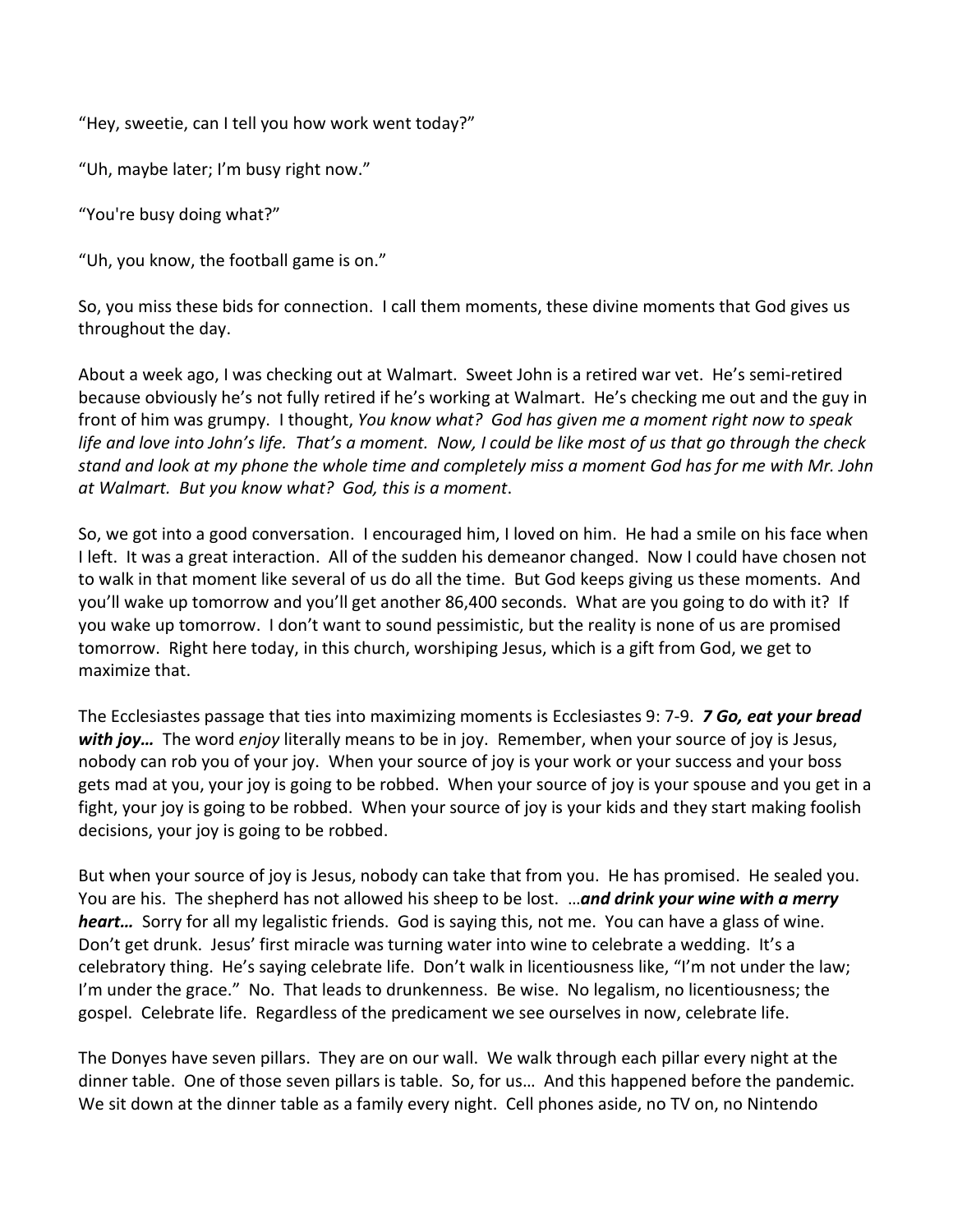switches, nothing. We sit down at the table, we go through the table, highs and lows. And then we talk about one of our seven pillars. Because we honor the table, we laugh, we joke. Our six-year-old says some pretty off the wall things that we all laugh at. We have an enjoyable time. We celebrate family, we celebrate that moment that we get, and we get technology away. …*for God has already approved what you do.*

Here's the problem. **The ability to enjoy the moment is often hijacked by outside distractions**. All week long, God has given you and me moments. All week long. He'll give you a moment when you leave church here today. He'll give you a moment with a person or an individual. He'll give you moments continually. And we miss them. He'll give you a moment with your spouse. He'll give you a moment with a stranger. In that opportunity, you either can step into that moment or you're going to retreat. Technology has given us a shield or a wall to where we are so easily able to retreat from stepping into those moments. So many times you have no idea how much you're going to enjoy that moment if you would step into it, rather than allowing distractions to hijack them.

*8 Let your garments be always white.* That color white is a celebratory thing. It's to celebrate weddings. So, he is saying, "Celebrate life. I gave you this gift of life, celebrate it. Don't live in despair. Celebrate life." *Let not oil be lacking on your head.* You guys know Psalm 23, the Lord is my shepherd, he anoints my head with oil. That's a powerful passage when it says, "Let not oil be lacking on your head."

I don't know if you're aware that sheep… So, here's a picture of a sheep. Sheep are really dumb. They're dumb animals. By the way, we're all sheep. That's just reality. The Bible says we are sheep and sheep are dumb. So, the reason a shepherd would anoint a sheep's head with oil is because there would be flies and maggots and infestations and they would plant things in their nose and then worms would come out. A sheep can't scratch it's head like a dog does. It's can't scratch its nose. So, what a sheep would do, when they would get these itches so badly, is they would literally bang their head against rocks or a wall because it was so annoying. It would kill some sheep if these infestations got so bad. So, a shepherd would put oil on a sheep as a protection from these insects and things.

So, when you hear anoint your head with oil, it means protect yourself in the Lord. Stop hitting your head against the wall thinking you've got to figure everything out. The great Shepherd already has it all figure out. And he's not surprised by any of this. He's not sitting being like, "On my gosh! How did that happen? Oh my gosh, they stormed the capitol! How did that happen? How did he become president?" He's God! He's not surprised by any of this. Anoint your head with oil and sit in that.

Do you know where the phrase "they pull the wool over their eyes" comes from? It comes from the sheep. What would happen at night is the shepherd would allow these sheep to come into the pen and they would run their fingers through the sheep's wool to make sure there weren't any ticks or mites or anything that would be detrimental to their sheep. They would put some oil on them. But when their wool would get so long, sometimes they would miss it and the sheep would end up dying. We need to not try to pull the wool over anyone's eyes and continue to let the great shepherd to anoint us with his oil.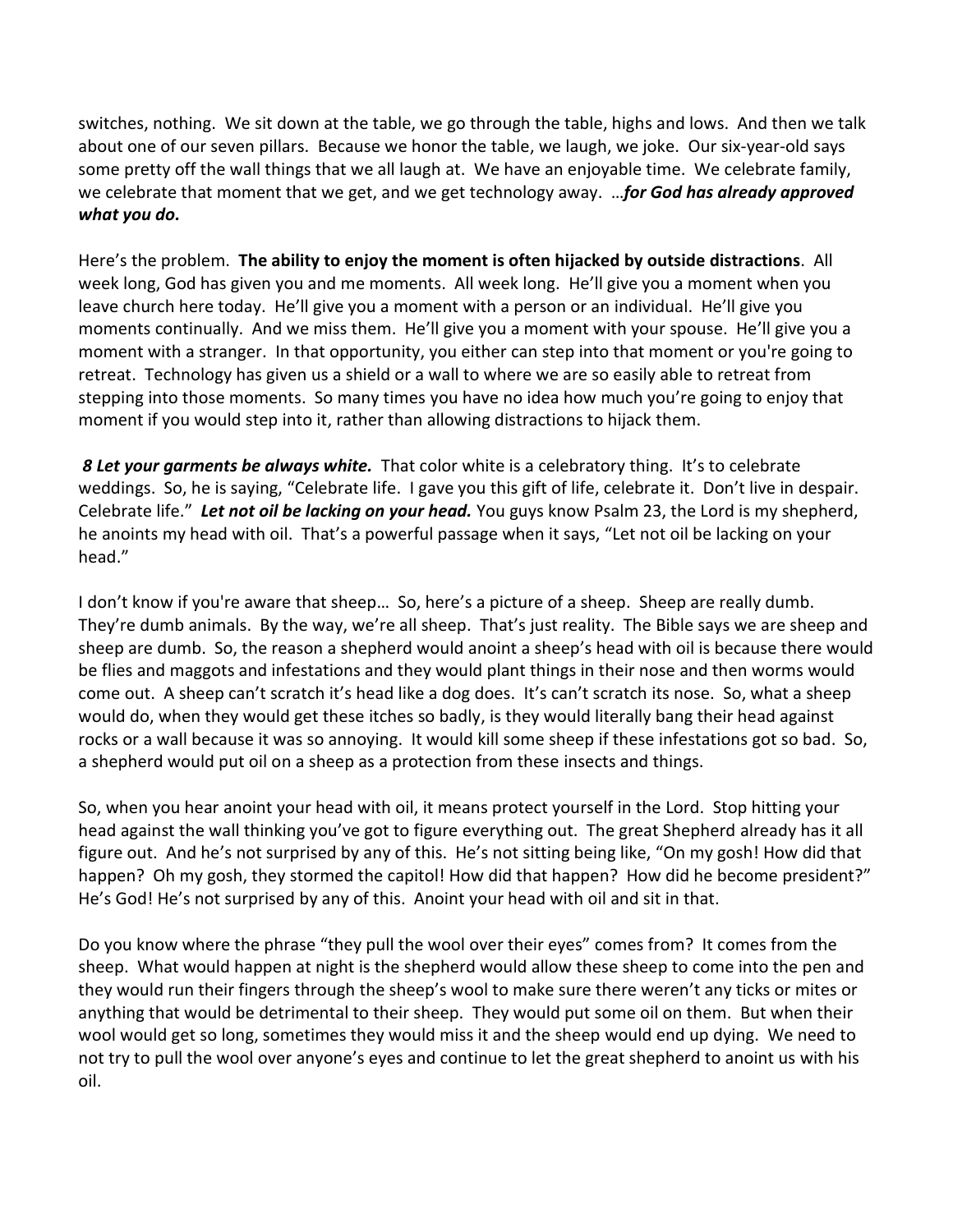It goes on to say in Ecclesiastes 9, *9 Enjoy life with the wife whom you love…* Fellas, this terminology should never be in your mouth: "The old ball and chain…" No, she's not. She's your better half. Stephanie is my better half. She's not the ball and chain. Do you know whose idea marriage was? It wasn't ours. It was God's idea. He performed the first marriage. Why? So that they could enjoy everything but one thing together and they didn't listen and now we're all in the trouble. But he said, "Enjoy everything. I want you guys to be together and I want you to enjoy it together. I want you to celebrate together. I want you to enjoy all this together."

He gives you a wife, yes, for your holiness, but yes, for your happiness. And if you're missing that, you're missing what God blessed you with. I know that you're different and you have disagreements, good, but you can love each other and enjoy life in the midst of that, right? You should enjoy life together. We're about to jump into a series in a couple of weeks on dating and marriage and the whole bit. I'm so excited the direction they are going with it, so buckle up. Especially if you feel, right now, in this season… Winter is a really tough season sometimes for married couples. After the holidays and in laws and everything, there is just tension, and tension builds up. But guess what? God wants you to enjoy the moments you have with your spouse today. Be in that moment. You don't have to worry about work. Work is tomorrow. Today, you get to enjoy moments with your spouse.

*…all the days of your vain life that he has given you under the sun, because that is your portion in life and in your toil at which you toil under the sun.* Toil under the sun… Vanity, right? Back to the U-Haul. You're toiling for what? I've been able to pray with some people at their bedside when they are about to pass away. Every person I've prayed with that's about to pass away has never… Never once has anybody that's about to take their last breath in that hospital ever told me, "I wish I would have accumulated more stuff." "I wish I would have made more money." "Hey, will you go get me my trophies?" "Will you go get me my awards?" "Will you go get me my plaques."

Do you know what they all want? They want their loved ones. They want the people that they care about. They want the people they made memories with. They want to share stories. They want to relive those moments they have. Moments over materials. So, if that's the way 100 billion plus and one live and you know that you go to your death bed not wanting any materials, but just the people that matter the most to you, then why won't you maximize those moments you have with those people today, rather than worrying about "Oh my gosh, am I going to get taxed? Oh my gosh what's going to happen?" God's in control. You don't need to worry about that.

James 4: 14 says, *What is your life? For you are a mist that appears for a little time and then vanishes.* Think about that word picture. You a mist or a vapor that appears for a little time and then vanishes. All of our clocks are ticking and none of us in here know when we are going to take our last breath. I pray that all of you in here know Jesus so that when you do taste your last breath, you don't have to taste the sting of death. David called it a fleeting shadow. It's short, it's quick. Some of you are like, "Yep, I'm 80. I blinked and I got here, and I don't know how." And when we get to 80 or 90, we think *well, I'm done*. No, you're not.

I think I'm in half time. I'm 40 so I'm about at halftime. I'm getting a recharge talk. I'm in the middle, I'm in the locker room, I'm getting charged up for the second half to win this game.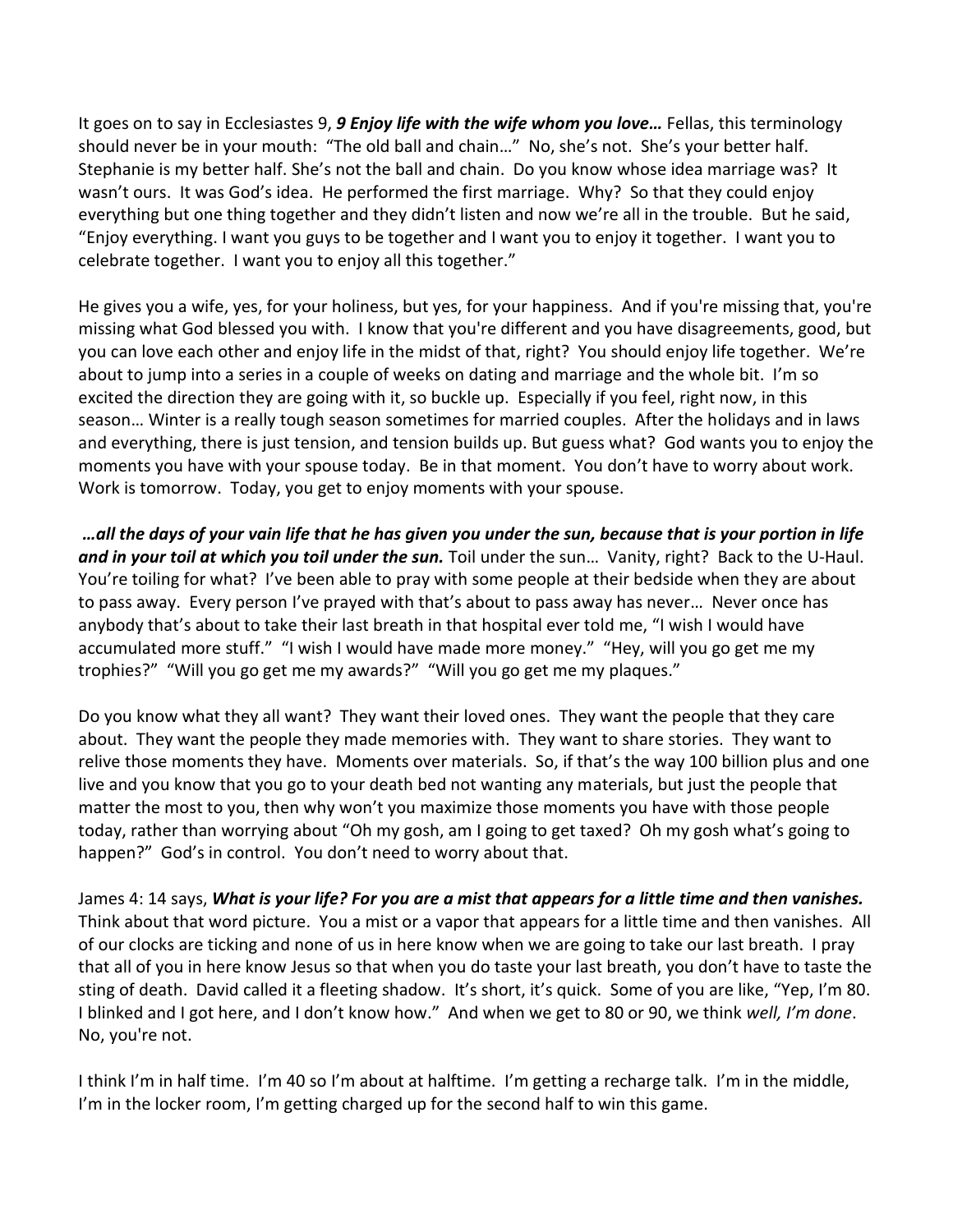If you are 80 or 90, that's the best part of the game. That's the last second shot. That's the Hail Mary. That's the homerun walk off in the bottom of the ninth. He's not done with you. It's the best part of the game. Most of you don't even tune in until then. That's true, you don't need to watch all that other stuff. That's the best part of the game. God still has you here for a reason. He's going to do something with you. Life is a mist and a vapor, and it's gone.

## Matthew 6 says, *34 "Therefore do not be anxious about tomorrow, for tomorrow will be anxious for itself. Sufficient for the day is its own trouble.*

Dr. Barbash, psychology doctor, said this, "Worrying is one of the most futile or purposeless things that a person can do."

Ephesians 5 says, *15 Look carefully then how you walk, not as unwise but as wise…* I think that as Christians, we too often ask the question is it right or wrong? We need to ask the question is it wise? Is it right or wrong to respond to somebody on social media right now? I don't know if it's wise. Is it right or wrong to engage in that toxic social media conversation? I don't know if it's wise. So, how about we stop asking if it's right or wrong in our life and we start leading out with is it wise? Is it the wise thing to do? *16 making the best use of the time, because the days are evil. 17 Therefore do not be foolish, but understand what the will of the Lord is.* So, don't be foolish, make the wise decision and make the most of the time he has given you.

The time here, you guys are probably thinking it's Chronos. Chronos time is 60 minutes in an hour, 24 hours in a day, seven days in a week, 4 weeks in month, 12 months in a year, 10 years in decade. That's not what the word *time* means here. There wasn't even a clock when Paul wrote this. That's not the time he's talking about at all. The time in that text in Ephesians is actually the time Kairos, which literally means moments. So, Paul is saying make the best use of the moments.

So, there are three types of people in here. There are the future oriented where they are worried. "Oh my goodness, our country is going to h in a handbasket. What are we going to do?" There are people who are past oriented that live in shame or guilt or past successes or joys and they can't control the past. And then there are moment-oriented people that learn to live in the moment, knowing that they can't control this, they can't change this, so they are going to maximize this, but be wise stewards of this.

So, you are either future oriented, past oriented, or moment oriented. God calls all of us to be moment oriented. Make the best use of the Kairos, the moments he gives you. And he's going to keep giving you and me moments every single day, even though we blow it. I've blown plenty of moments in my life where I could have stepped into an apology, where I could have stepped in to share Jesus with somebody on the plane, where I could have encouraged or changed somebody's life, where I could have tipped a waitress more to lighten up their day. There are so many moments that God has given you that are blown, but he so full of grace for you and me, he's going to give us more moments today.

You don't have to worry what's going to happen in the next four years in this country. You get to live in today. Guess what? Scripture says, in Psalm 139, that He has gone before you. He has hemmed you in,